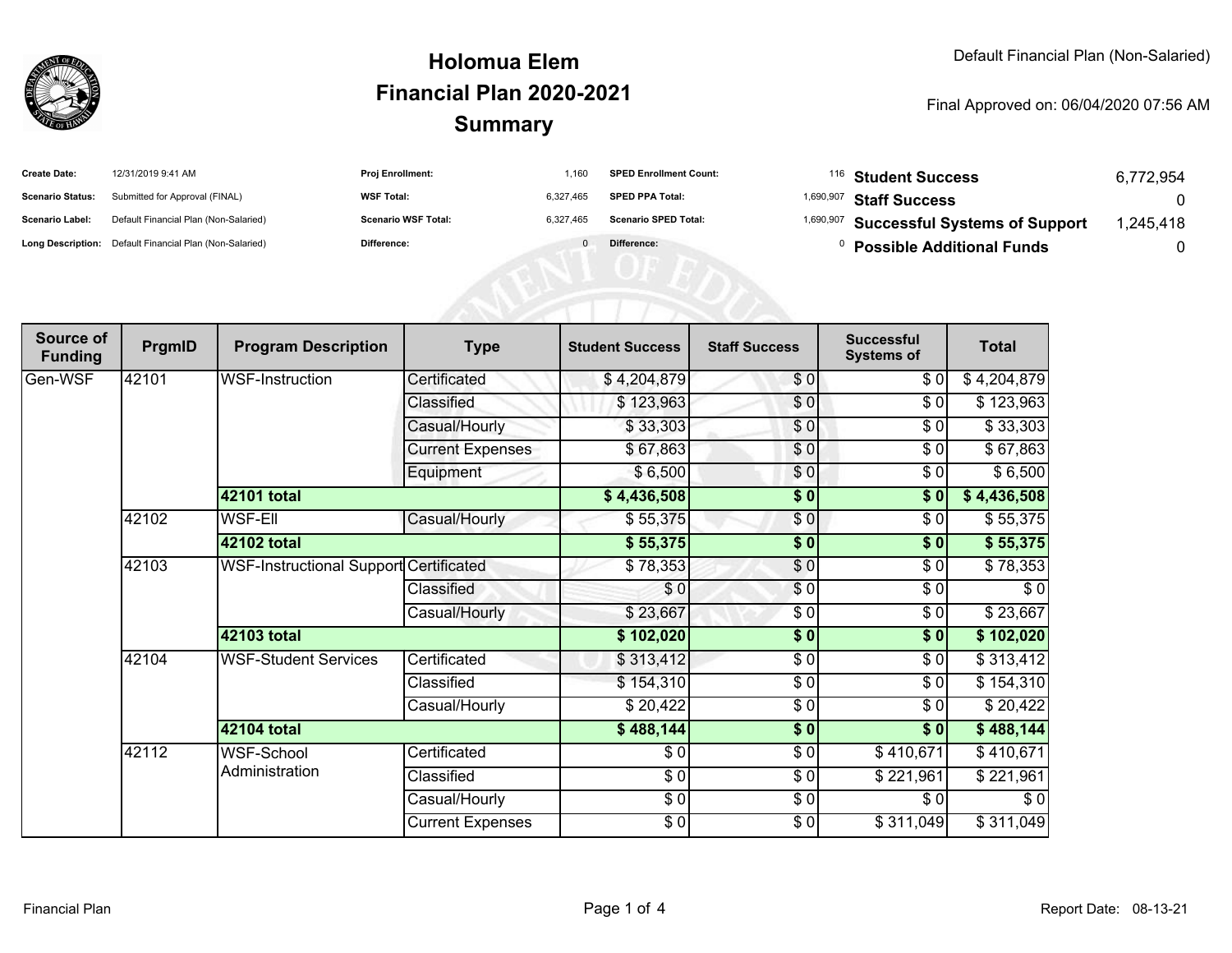

## **SummaryHolomua ElemFinancial Plan 2020-2021**

Final Approved on: 06/04/2020 07:56 AM

| Source of<br><b>Funding</b> | PrgmID           | <b>Program Description</b>                            | <b>Type</b>             | <b>Student Success</b> | <b>Staff Success</b> | <b>Successful</b><br><b>Systems of</b> | <b>Total</b>     |
|-----------------------------|------------------|-------------------------------------------------------|-------------------------|------------------------|----------------------|----------------------------------------|------------------|
| Gen-WSF                     | 42112            | <b>WSF-School</b><br>Administration                   | Equipment               | $\overline{\$0}$       | $\overline{\$0}$     | \$0                                    | $\overline{\$0}$ |
|                             |                  | <b>42112 total</b>                                    |                         | $\overline{\$0}$       | $\overline{\bullet}$ | \$943,681                              | \$943,681        |
|                             | 42113            | <b>WSF-School Facility</b><br><b>Services</b>         | Classified              | $\overline{\$0}$       | $\overline{\$0}$     | \$213,655                              | \$213,655        |
|                             |                  |                                                       | Casual/Hourly           | $\sqrt{6}$             | $\overline{\$0}$     | \$88,082                               | \$88,082         |
|                             |                  | <b>42113 total</b>                                    |                         | $\overline{\$0}$       | $\sqrt{6}$           | \$301,737                              | \$301,737        |
|                             | Gen-WSF          |                                                       |                         | \$5,082,047            | $\frac{1}{2}$        | \$1,245,418                            | \$6,327,465      |
| Gen-SPED                    | 17101            | SPED Ppa - Instruction                                | Certificated            | \$1,136,108            | \$0                  | \$0                                    | \$1,136,108      |
|                             |                  |                                                       | Classified              | \$358,115              | \$0                  | $\overline{\$0}$                       | \$358,115        |
|                             |                  |                                                       | Casual/Hourly           | \$196,678              | \$0                  | \$0                                    | \$196,678        |
|                             |                  |                                                       | <b>Current Expenses</b> | \$6                    | \$0                  | $\overline{\$0}$                       | $\overline{$6}$  |
|                             |                  | <b>17101 total</b>                                    |                         | \$1,690,907            | $\overline{\$0}$     | $\overline{\$}0$                       | \$1,690,907      |
|                             | 17131            | <b>Special Education in</b><br><b>Regular Schools</b> | Certificated            | $\overline{S}0$        | $\overline{\$0}$     | $\overline{\$0}$                       | $\overline{\$0}$ |
|                             |                  |                                                       | Classified              | $\overline{\$0}$       | $\overline{\$0}$     | $\overline{\$0}$                       | $\overline{\$0}$ |
|                             |                  | <b>17131 total</b>                                    |                         | $\overline{\$0}$       | $\sqrt{6}$           | $\overline{\$}0$                       | $\overline{\$0}$ |
|                             | Gen-SPED         |                                                       |                         | \$1,690,907            | $\frac{1}{6}$        | $\overline{\bullet}$ 0                 | \$1,690,907      |
| Gen-Categ                   | 16807            | <b>Hawaiian Studies</b>                               | Casual/Hourly           | $\overline{\$0}$       | $\overline{S}0$      | $\overline{\$0}$                       | $\overline{\$0}$ |
|                             |                  |                                                       | <b>Current Expenses</b> | \$0                    | $\overline{\$0}$     | $\overline{\$0}$                       | $\overline{\$0}$ |
|                             |                  |                                                       | Equipment               | $\overline{S}0$        | $\overline{\$0}$     | $\overline{\$0}$                       | $\overline{\$0}$ |
|                             |                  | <b>16807 total</b>                                    |                         | $\overline{\$0}$       | \$0                  | $\overline{\$}0$                       | $\overline{\$0}$ |
|                             | <b>Gen-Categ</b> |                                                       |                         | $\overline{\$0}$       | $\frac{1}{2}$        | $\overline{\textbf{S}^0}$              | $\overline{\$0}$ |
| Federal                     | 19978            | Impact Aid-WSF                                        | <b>Current Expenses</b> | $\overline{S}0$        | $\overline{\$0}$     | $\overline{\$0}$                       | $\overline{\$0}$ |
|                             |                  |                                                       | Equipment               | $\overline{30}$        | $\overline{\$0}$     | $\overline{\$0}$                       | $\overline{\$0}$ |
|                             |                  | <b>19978 total</b>                                    |                         | $\overline{\$0}$       | s <sub>0</sub>       | $\overline{\$0}$                       | $\overline{\$0}$ |
|                             | 20657            | Essa Title IIa Targeted<br>Prof Dev                   | Casual/Hourly           | $\overline{30}$        | $\overline{\$0}$     | $\overline{\$0}$                       | $\overline{\$0}$ |
|                             |                  | <b>20657 total</b>                                    |                         | $\sqrt{6}$             | $\frac{1}{2}$        | $\sqrt{6}$                             | \$0              |
|                             | 20658            | Essa Title IIa Ed<br><b>Effectiveness System</b>      | Casual/Hourly           | $\overline{S}0$        | $\overline{\$0}$     | $\overline{\$0}$                       | \$0              |
|                             |                  | <b>20658 total</b>                                    |                         | $\overline{\$0}$       | $\overline{\$0}$     | $\overline{\$0}$                       | $\overline{\$0}$ |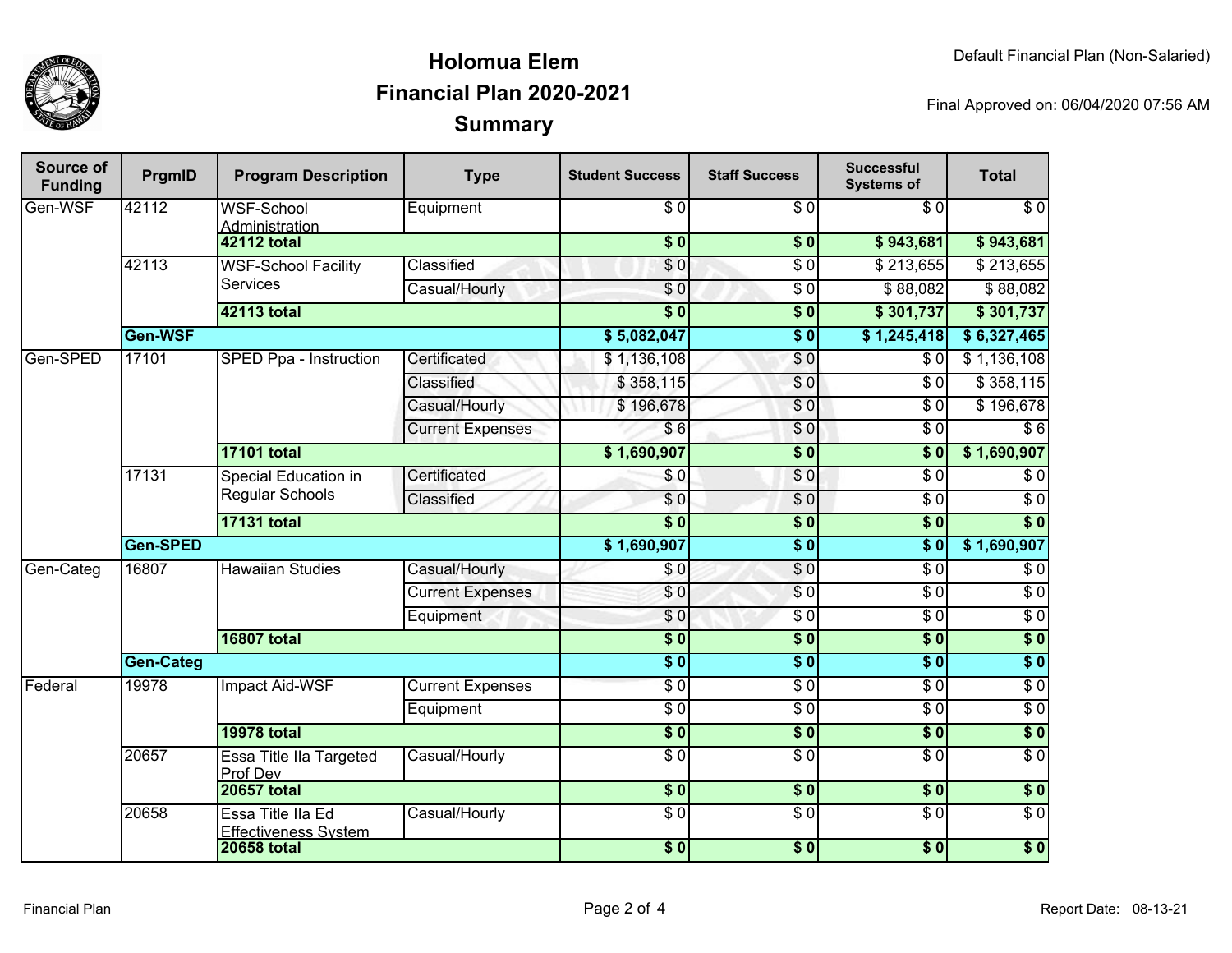

## **SummaryHolomua ElemFinancial Plan 2020-2021**

Final Approved on: 06/04/2020 07:56 AM

| <b>Source of</b><br><b>Funding</b> | PrgmID             | <b>Program Description</b>                           | <b>Type</b>             | <b>Student Success</b> | <b>Staff Success</b> | <b>Successful</b><br><b>Systems of</b> | <b>Total</b>     |
|------------------------------------|--------------------|------------------------------------------------------|-------------------------|------------------------|----------------------|----------------------------------------|------------------|
| Federal                            | 20697              | Essa Title IIa Prof Dev                              | Casual/Hourly           | \$0                    | \$0                  | $\overline{30}$                        | \$0              |
|                                    |                    | <b>20697 total</b>                                   |                         | $\overline{\$0}$       | $\overline{\$0}$     | $\overline{\$0}$                       | $\overline{\$0}$ |
|                                    | 35913              | Sch Prgm Food Services                               | Classified              | $\overline{\$0}$       | $\overline{\$0}$     | $\overline{\$0}$                       | $\overline{\$0}$ |
|                                    |                    |                                                      | Casual/Hourly           | \$0                    | $\overline{\$0}$     | $\overline{30}$                        | $\sqrt{6}$       |
|                                    |                    | 35913 total                                          |                         | $\overline{\$0}$       | $\overline{\bullet}$ | $\sqrt{6}$                             | $\overline{\$0}$ |
|                                    | 52001              | <b>ESEA Title I-Homeless</b><br>Children             | Casual/Hourly           | \$0                    | $\sqrt{6}$           | $\overline{\$0}$                       | $\sqrt{6}$       |
|                                    |                    |                                                      | <b>Current Expenses</b> | \$0                    | \$0                  | $\overline{\$0}$                       | $\sqrt{6}$       |
|                                    |                    |                                                      | Equipment               | \$0                    | $\overline{\$0}$     | $\overline{30}$                        | $\sqrt{6}$       |
|                                    |                    | <b>52001 total</b>                                   |                         | $\overline{\$0}$       | $\overline{\bullet}$ | $\overline{\$0}$                       | $\sqrt{50}$      |
|                                    | Federal            |                                                      |                         | $\overline{\$0}$       | $\overline{\$0}$     | $\overline{\$0}$                       | $\sqrt{50}$      |
| Gen-Cent                           | 35163              | <b>Food Services-General</b><br>Fund                 | Classified              | \$0                    | \$0                  | $\overline{\$0}$                       | $\overline{\$0}$ |
|                                    |                    |                                                      | Casual/Hourly           | $\sqrt{6}$             | \$0                  | $\overline{\$0}$                       | $\sqrt{6}$       |
|                                    |                    | 35163 total                                          |                         | $\overline{\$0}$       | $\overline{\$0}$     | $\overline{\$0}$                       | $\overline{\$0}$ |
|                                    | <b>Gen-Cent</b>    |                                                      |                         | $\overline{\bullet}$ 0 | $\overline{\$0}$     | $\sqrt{6}$                             | $\overline{\$0}$ |
| Special                            | 19062              | <b>DOD-Fed Connected</b><br><b>Student Incentive</b> | <b>Current Expenses</b> | \$0                    | \$0                  | $\overline{30}$                        | $\overline{\$0}$ |
|                                    |                    | <b>19062 total</b>                                   |                         | $\overline{\$0}$       | s <sub>0</sub>       | $\overline{\$}0$                       | $\sqrt{ }$       |
|                                    | 35304              | <b>Food Services-Special</b><br>Fund                 | <b>Current Expenses</b> | \$0                    | $\sqrt{6}$           | $\overline{\$0}$                       | $\sqrt{6}$       |
|                                    |                    | 35304 total                                          |                         | \$0                    | \$0                  | \$0                                    | \$0              |
|                                    | 37307              | Use of School Facilities -<br>School                 | <b>Current Expenses</b> | \$0                    | \$0                  | \$0                                    | $\sqrt{6}$       |
|                                    | <b>37307 total</b> |                                                      | $\frac{1}{6}$           | \$0                    | $\sqrt{6}$           | $\sqrt{ }$                             |                  |
|                                    | <b>Special</b>     |                                                      |                         | $\overline{\$0}$       | \$0                  | $\overline{\$0}$                       | $\overline{\$0}$ |
| <b>Grand Total</b>                 |                    |                                                      |                         |                        | $\sqrt{50}$          | \$1,245,418                            | \$8,018,372      |